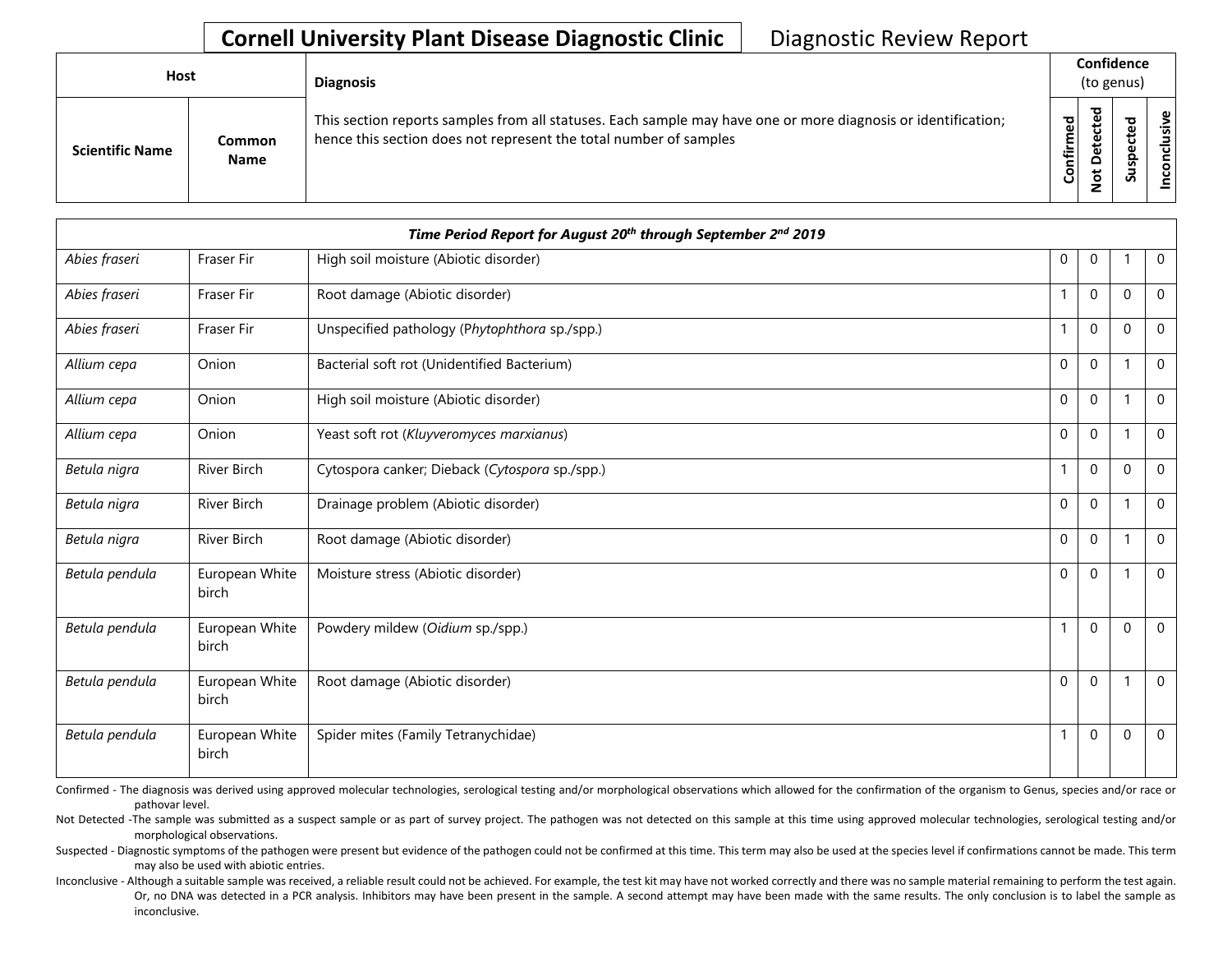| Host |                        |                       | <b>Diagnosis</b>                                                                                                                                                                   |               | Confidence<br>(to genus) |                       |               |
|------|------------------------|-----------------------|------------------------------------------------------------------------------------------------------------------------------------------------------------------------------------|---------------|--------------------------|-----------------------|---------------|
|      | <b>Scientific Name</b> | Common<br><b>Name</b> | This section reports samples from all statuses. Each sample may have one or more diagnosis or identification;<br>hence this section does not represent the total number of samples | ਠ<br>Confirme | ᇃ<br>$\Omega$<br>پ       | ω<br>ω<br>௨<br>š<br>S | يە<br>'ল<br>ပ |

| Camellia sp./spp. | Camellia            | Purple camellia mite (Calacarus carinatus)              | 0              | $\Omega$       |                | $\mathbf 0$  |
|-------------------|---------------------|---------------------------------------------------------|----------------|----------------|----------------|--------------|
| Camellia sp./spp. | Camellia            | Unspecified pathology (Colletotrichum sp./spp.)         | $\mathbf{1}$   | $\mathbf{0}$   | $\mathbf{0}$   | $\mathbf 0$  |
| Cannabis sativa   | Hemp,<br>Industrial | Bacterial soft rot (Erwinia sp./spp.)                   | $\Omega$       | $\mathbf{0}$   | $\overline{c}$ | $\mathbf{0}$ |
| Cannabis sativa   | Hemp,<br>Industrial | Pythium root and/or crown rot (Pythium sp./spp.)        | $\mathbf{1}$   | $\mathbf{0}$   | $\Omega$       | $\Omega$     |
| Cannabis sativa   | Hemp,<br>Industrial | Unspecified pathology (Fusarium sp./spp.)               | $\overline{2}$ | $\mathbf{0}$   | $\Omega$       | $\mathbf{0}$ |
| Cannabis sativa   | Hemp,<br>Industrial | Acarid mites (Family Acaridae)                          | $\mathbf{0}$   | 3              | $\Omega$       | $\mathbf{0}$ |
| Cannabis sativa   | Hemp,<br>Industrial | Genetic disorders (Abiotic disorder)                    | $\Omega$       | $\mathbf{0}$   | $\overline{2}$ | $\mathbf{0}$ |
| Cannabis sativa   | Hemp,<br>Industrial | Moisture stress (Abiotic disorder)                      | $\mathbf 0$    | $\mathbf{0}$   | $\overline{c}$ | $\mathbf 0$  |
| Cannabis sativa   | Hemp,<br>Industrial | Tobacco mosaic (TMV) (Tobamovirus Tobacco Mosaic Virus) | 0              | $\overline{3}$ | $\mathbf{0}$   | $\mathbf{0}$ |
| Cannabis sativa   | Hemp,<br>Industrial | Insect damage (Unidentified Insect)                     | $\mathbf{1}$   | $\mathbf{0}$   | $\Omega$       | $\Omega$     |
| Cannabis sativa   | Hemp,<br>Industrial | Leaf spot (Bipolaris sp./spp.)                          | $\mathbf{1}$   | $\mathbf{0}$   | $\Omega$       | $\Omega$     |

Confirmed - The diagnosis was derived using approved molecular technologies, serological testing and/or morphological observations which allowed for the confirmation of the organism to Genus, species and/or race or pathovar level.

Not Detected -The sample was submitted as a suspect sample or as part of survey project. The pathogen was not detected on this sample at this time using approved molecular technologies, serological testing and/or morphological observations.

Suspected - Diagnostic symptoms of the pathogen were present but evidence of the pathogen could not be confirmed at this time. This term may also be used at the species level if confirmations cannot be made. This term may also be used with abiotic entries.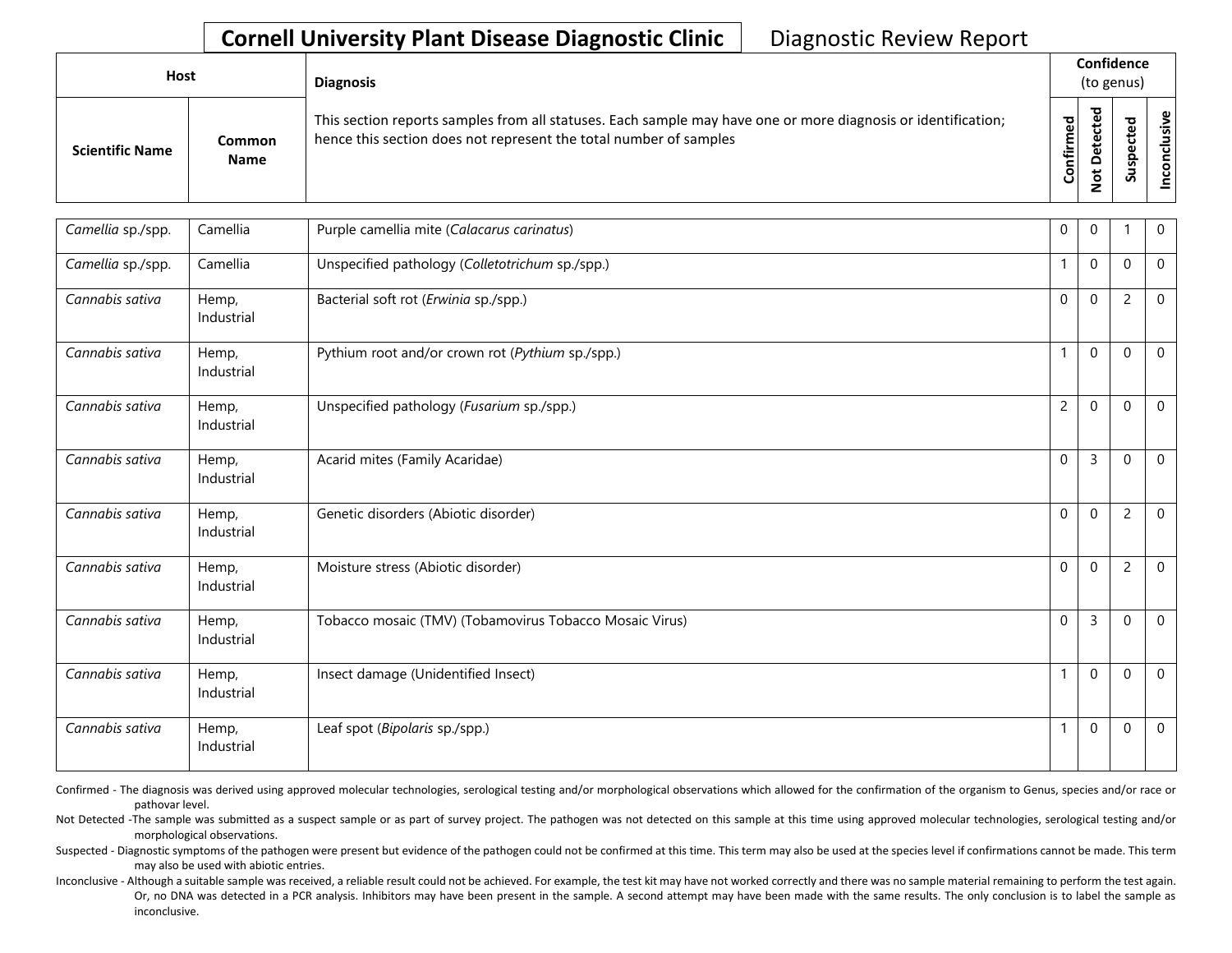| <b>Host</b>            |                       | <b>Diagnosis</b>                                                                                                                                                                   |               | Confidence<br>(to genus) |                            |                |  |  |  |
|------------------------|-----------------------|------------------------------------------------------------------------------------------------------------------------------------------------------------------------------------|---------------|--------------------------|----------------------------|----------------|--|--|--|
| <b>Scientific Name</b> | Common<br><b>Name</b> | This section reports samples from all statuses. Each sample may have one or more diagnosis or identification;<br>hence this section does not represent the total number of samples | ਠ<br>Confirme | ᇃ<br>$\Omega$<br>پ<br>۰  | ω<br>ω<br>௨<br>s<br>∍<br>S | φ<br><u>:ត</u> |  |  |  |

| Carpinus betulus              | European<br>Hornbeam | Thread blight (Ceratobasidium ochroleucum)                            | 0           | $\mathbf 0$  |          | $\mathbf 0$ |
|-------------------------------|----------------------|-----------------------------------------------------------------------|-------------|--------------|----------|-------------|
| Chamaecyparis<br>nootkatensis | Alaska Cedar         | Non-pathogenic; Saprophyte (Secondary Agents; Saprophytes; Unspecif.) |             | $\mathbf 0$  | $\Omega$ | $\mathbf 0$ |
| Chamaecyparis<br>nootkatensis | Alaska Cedar         | Root damage (Abiotic disorder)                                        | $\Omega$    | $\Omega$     |          | $\mathbf 0$ |
| Chamaecyparis<br>nootkatensis | Alaska Cedar         | Spider mites (Family Tetranychidae)                                   | $\Omega$    | $\mathbf{0}$ |          | $\Omega$    |
| Citrullus lanatus             | Watermelon           | Additional sample requested (Identification Analysis)                 |             | $\mathbf 0$  | $\Omega$ | $\mathbf 0$ |
| Citrullus lanatus             | Watermelon           | Nutrient imbalance (Abiotic disorder)                                 | $\mathbf 0$ | $\mathbf 0$  |          | $\mathbf 0$ |
| Citrullus lanatus             | Watermelon           | Oedema; Edema (Abiotic disorder)                                      |             | $\Omega$     | $\Omega$ | $\mathbf 0$ |
| Citrullus lanatus             | Watermelon           | Root damage (Abiotic disorder)                                        | $\mathbf 0$ | $\mathbf 0$  |          | $\mathbf 0$ |
| Cucumis sativus               | Cucumber             | Additional sample requested (Identification Analysis)                 |             | $\mathbf 0$  | $\Omega$ | $\mathbf 0$ |
| Cucumis sativus               | Cucumber             | Nutrient imbalance (Abiotic disorder)                                 | $\mathbf 0$ | $\mathbf 0$  |          | $\mathbf 0$ |
| Cucumis sativus               | Cucumber             | Oedema; Edema (Abiotic disorder)                                      | 1           | $\mathbf 0$  | $\Omega$ | $\mathbf 0$ |
| Cucumis sativus               | Cucumber             | Root damage (Abiotic disorder)                                        | $\mathbf 0$ | $\Omega$     |          | $\Omega$    |
| Glycine max                   | Soybean              | No pathogen found (Identification Analysis)                           | 1           | $\mathbf 0$  | $\Omega$ | $\mathbf 0$ |

Confirmed - The diagnosis was derived using approved molecular technologies, serological testing and/or morphological observations which allowed for the confirmation of the organism to Genus, species and/or race or pathovar level.

Not Detected -The sample was submitted as a suspect sample or as part of survey project. The pathogen was not detected on this sample at this time using approved molecular technologies, serological testing and/or morphological observations.

Suspected - Diagnostic symptoms of the pathogen were present but evidence of the pathogen could not be confirmed at this time. This term may also be used at the species level if confirmations cannot be made. This term may also be used with abiotic entries.

Or, no DNA was detected in a PCR analysis. Inhibitors may have been present in the sample. A second attempt may have been made with the same results. The only conclusion is to label the sample as Inconclusive - Although a suitable sample was received, a reliable result could not be achieved. For example, the test kit may have not worked correctly and there was no sample material remaining to perform the test again. inconclusive.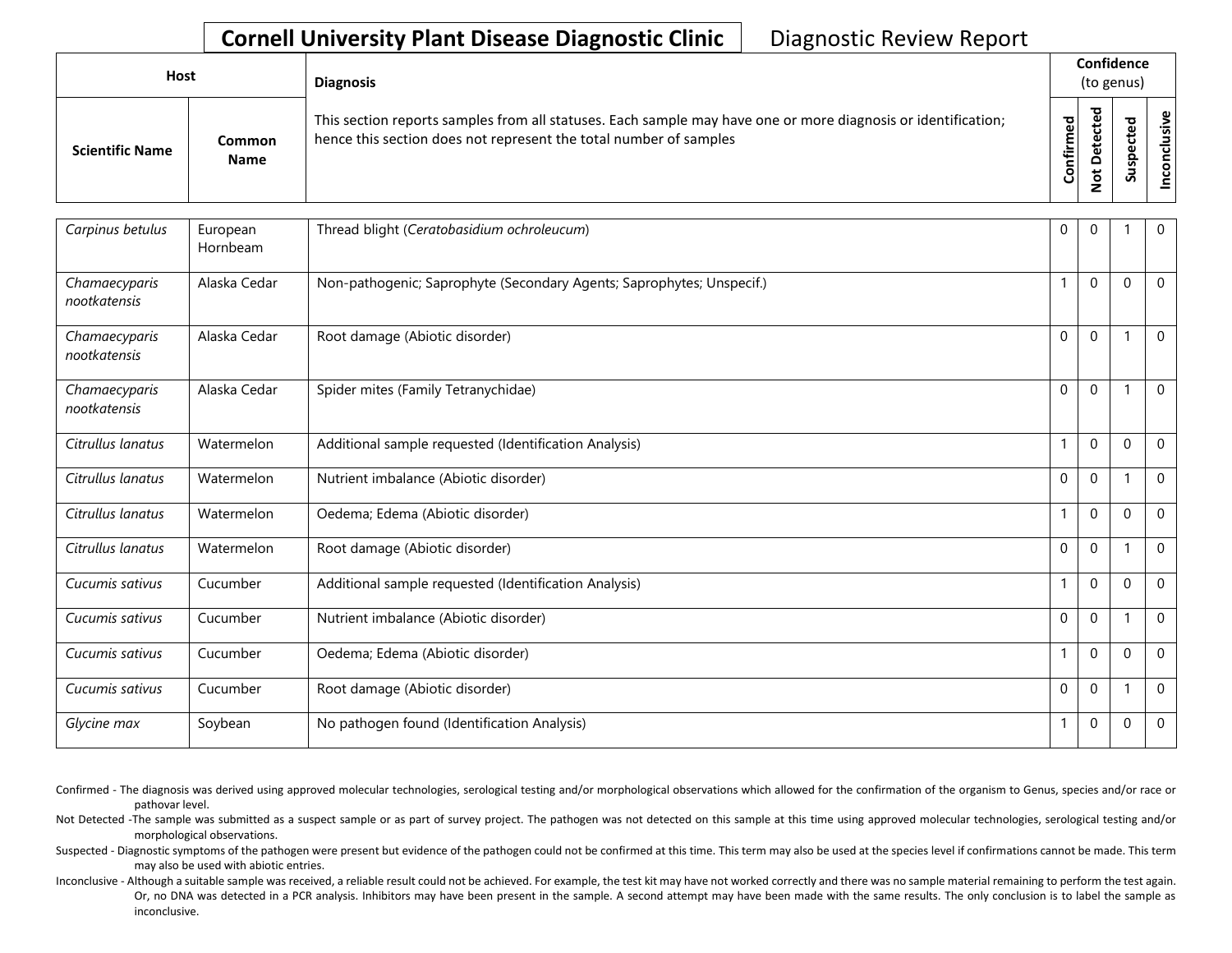| <b>Host</b>            |                       | <b>Diagnosis</b>                                                                                                                                                                   |           |                               | Confidence<br>(to genus) |              |
|------------------------|-----------------------|------------------------------------------------------------------------------------------------------------------------------------------------------------------------------------|-----------|-------------------------------|--------------------------|--------------|
| <b>Scientific Name</b> | Common<br><b>Name</b> | This section reports samples from all statuses. Each sample may have one or more diagnosis or identification;<br>hence this section does not represent the total number of samples | Confirmed | ᇃ<br>Φ<br>$\Omega$<br>سد<br>- | S                        | ω<br>šΣ<br>ᅙ |

| Glycine max     | Soybean                       | Nutrient imbalance (Abiotic disorder)                                 | 0              | 0                |                | 0            |
|-----------------|-------------------------------|-----------------------------------------------------------------------|----------------|------------------|----------------|--------------|
| Houseplants     | Houseplants;<br>Potted plants | Scale insects (Order Homoptera)                                       |                | $\mathbf 0$      | 0              | $\mathbf 0$  |
| Humulus lupulus | Hops                          | Alternaria cone disorder (Alternaria alternata)                       | $\mathbf 0$    |                  | $\mathbf 0$    | $\mathbf 0$  |
| Humulus lupulus | Hops                          | Insect damage (Unidentified Insect)                                   |                | $\mathbf 0$      | $\mathbf{0}$   | $\mathbf{0}$ |
| Humulus lupulus | Hops                          | Leaf scorch (Abiotic disorder)                                        | $\mathbf 0$    | $\mathbf 0$      |                | $\mathbf 0$  |
| Humulus lupulus | Hops                          | Powdery mildew (Oidium sp./spp.)                                      | $\mathbf 0$    | $\mathbf 0$      |                | $\mathbf 0$  |
| Humulus lupulus | Hops                          | Moisture stress (Abiotic disorder)                                    | $\mathbf 0$    | $\mathbf 0$      |                | $\Omega$     |
| Humulus lupulus | Hops                          | Non-pathogenic; Saprophyte (Secondary Agents; Saprophytes; Unspecif.) |                | $\boldsymbol{0}$ | 0              | 0            |
| Humulus lupulus | Hops                          | Spider mites (Family Tetranychidae)                                   | 1              | $\boldsymbol{0}$ | $\mathbf{0}$   | $\mathbf{0}$ |
| Humulus lupulus | Hops                          | No pathogen found (Identification Analysis)                           | $\overline{1}$ | $\boldsymbol{0}$ | $\Omega$       | $\mathbf 0$  |
| Malus domestica | Domestic Apple                | High soil moisture (Abiotic disorder)                                 | $\Omega$       | $\mathbf 0$      |                | $\mathbf 0$  |
| Malus domestica | Domestic Apple                | Root damage (Abiotic disorder)                                        | $\mathbf 0$    | $\mathbf 0$      | 1              | $\mathbf{0}$ |
| Malus domestica | Domestic Apple                | Apple Blotch (Marssonina coronariae)                                  | $\overline{c}$ | $\boldsymbol{0}$ | $\mathbf{0}$   | $\mathbf 0$  |
| Malus domestica | Domestic Apple                | High soil moisture (Abiotic disorder)                                 | 0              | $\mathbf 0$      | $\overline{c}$ | $\mathbf 0$  |
| Malus domestica | Domestic Apple                | Root damage (Abiotic disorder)                                        | $\mathbf 0$    | $\pmb{0}$        | $\overline{c}$ | $\mathbf 0$  |

Confirmed - The diagnosis was derived using approved molecular technologies, serological testing and/or morphological observations which allowed for the confirmation of the organism to Genus, species and/or race or pathovar level.

Not Detected -The sample was submitted as a suspect sample or as part of survey project. The pathogen was not detected on this sample at this time using approved molecular technologies, serological testing and/or morphological observations.

Suspected - Diagnostic symptoms of the pathogen were present but evidence of the pathogen could not be confirmed at this time. This term may also be used at the species level if confirmations cannot be made. This term may also be used with abiotic entries.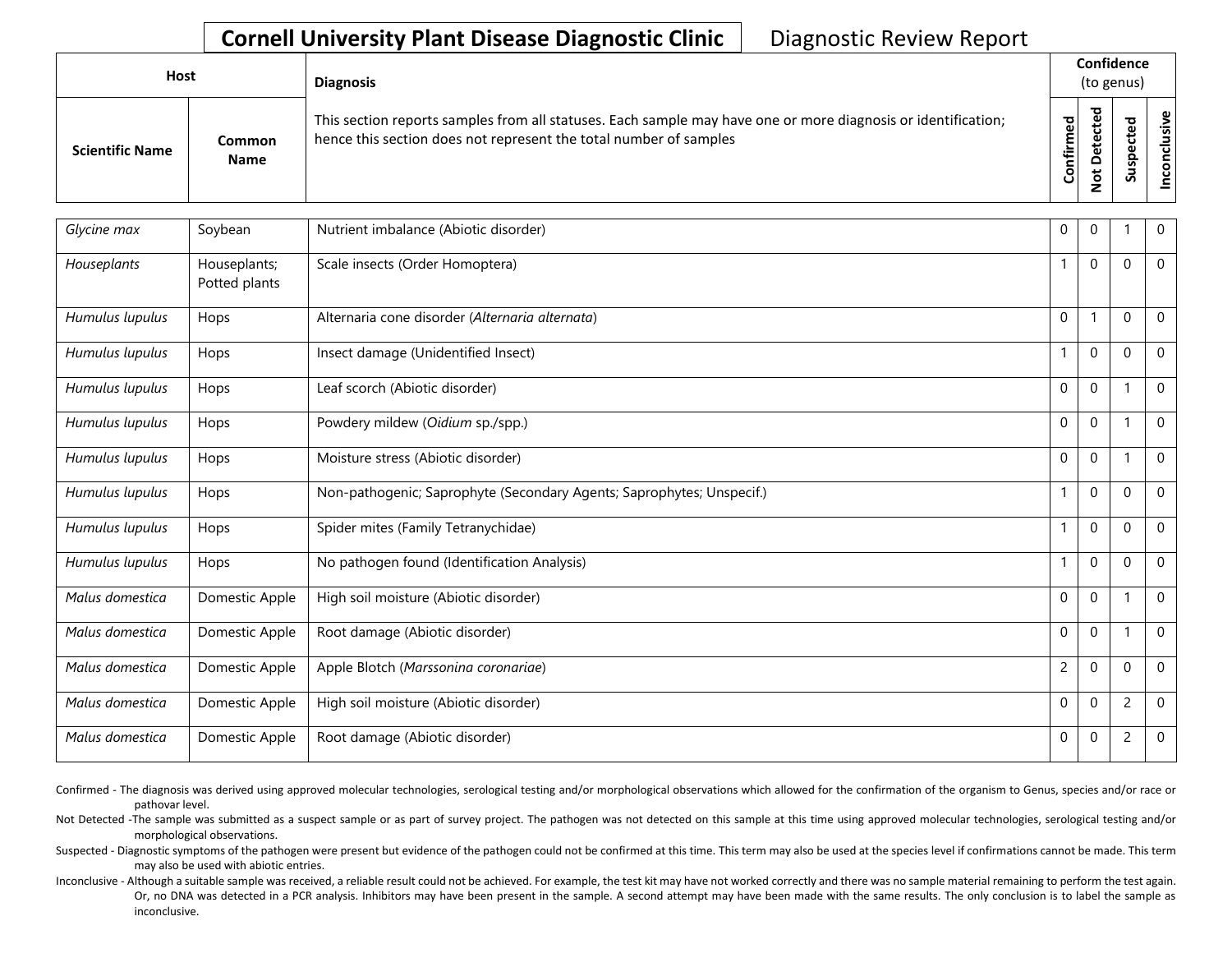| Host                   |                       | <b>Diagnosis</b>                                                                                                                                                                   |             | Confidence<br>(to genus) |                   |  |  |  |  |
|------------------------|-----------------------|------------------------------------------------------------------------------------------------------------------------------------------------------------------------------------|-------------|--------------------------|-------------------|--|--|--|--|
| <b>Scientific Name</b> | Common<br><b>Name</b> | This section reports samples from all statuses. Each sample may have one or more diagnosis or identification;<br>hence this section does not represent the total number of samples | ত<br>⇐<br>ပ | ъ                        | n<br>$\mathbf{v}$ |  |  |  |  |

| Picea abies              | Norway Spruce       | Root damage (Abiotic disorder)                           | 0            | $\mathbf{0}$ |             | $\mathbf{0}$ |
|--------------------------|---------------------|----------------------------------------------------------|--------------|--------------|-------------|--------------|
| Picea abies              | Norway Spruce       | Stigmina needle blight (Stigmina lautii)                 | $\mathbf{1}$ | $\mathbf{0}$ | $\Omega$    | $\mathbf{0}$ |
| Picea abies              | Norway Spruce       | Unspecified pathology (Rhizosphaera sp./spp.)            | $\mathbf{1}$ | $\mathbf{0}$ | $\Omega$    | $\mathbf{0}$ |
| Platanus x<br>acerifolia | London<br>Planetree | Powdery mildew (Oidium sp./spp.)                         |              | $\mathbf 0$  | $\Omega$    | $\mathbf 0$  |
| Prunus sp./spp.          | Cherry              | Leaf blight and spot; Shothole (Blumeriella jaapii)      | $\mathbf{1}$ | $\mathbf 0$  | $\mathbf 0$ | $\mathbf 0$  |
| Pseudotsuga<br>menziesii | Douglas-fir         | High soil moisture (Abiotic disorder)                    | 0            | $\mathbf{0}$ |             | $\Omega$     |
| Pseudotsuga<br>menziesii | Douglas-fir         | No pathogen found (Identification Analysis)              | $\mathbf{1}$ | $\mathbf{0}$ | $\Omega$    | $\mathbf{0}$ |
| Rosa sp./spp.            | Rose                | Black spot (Rose) (Diplocarpon rosae)                    | $\mathbf{1}$ | $\mathbf{0}$ | $\Omega$    | $\mathbf{0}$ |
| Rosa sp./spp.            | Rose                | Chemical injury (Abiotic disorder)                       | 0            | $\mathbf 0$  |             | $\mathbf 0$  |
| Rosa sp./spp.            | Rose                | Chemical; Environmental injury (Abiotic disorder)        | 0            | $\mathbf 0$  |             | $\mathbf{0}$ |
| Rosa sp./spp.            | Rose                | Oedema; Edema (Abiotic disorder)                         | $\Omega$     | $\mathbf{0}$ |             | $\Omega$     |
| Rosa sp./spp.            | Rose                | Refer'd to private testing lab (Identification Analysis) | $\mathbf{1}$ | $\mathbf{0}$ | $\Omega$    | $\mathbf{0}$ |
| Rosa sp./spp.            | Rose                | Unspecified pathology (Botrytis sp./spp.)                | 1            | $\mathbf{0}$ | $\Omega$    | $\mathbf{0}$ |
| Rubus sp./spp.           | Raspberry           | Leaf spot (Sphaerulina rubi)                             | $\mathbf{1}$ | $\mathbf 0$  | $\mathbf 0$ | $\mathbf 0$  |

Confirmed - The diagnosis was derived using approved molecular technologies, serological testing and/or morphological observations which allowed for the confirmation of the organism to Genus, species and/or race or pathovar level.

Not Detected -The sample was submitted as a suspect sample or as part of survey project. The pathogen was not detected on this sample at this time using approved molecular technologies, serological testing and/or morphological observations.

Suspected - Diagnostic symptoms of the pathogen were present but evidence of the pathogen could not be confirmed at this time. This term may also be used at the species level if confirmations cannot be made. This term may also be used with abiotic entries.